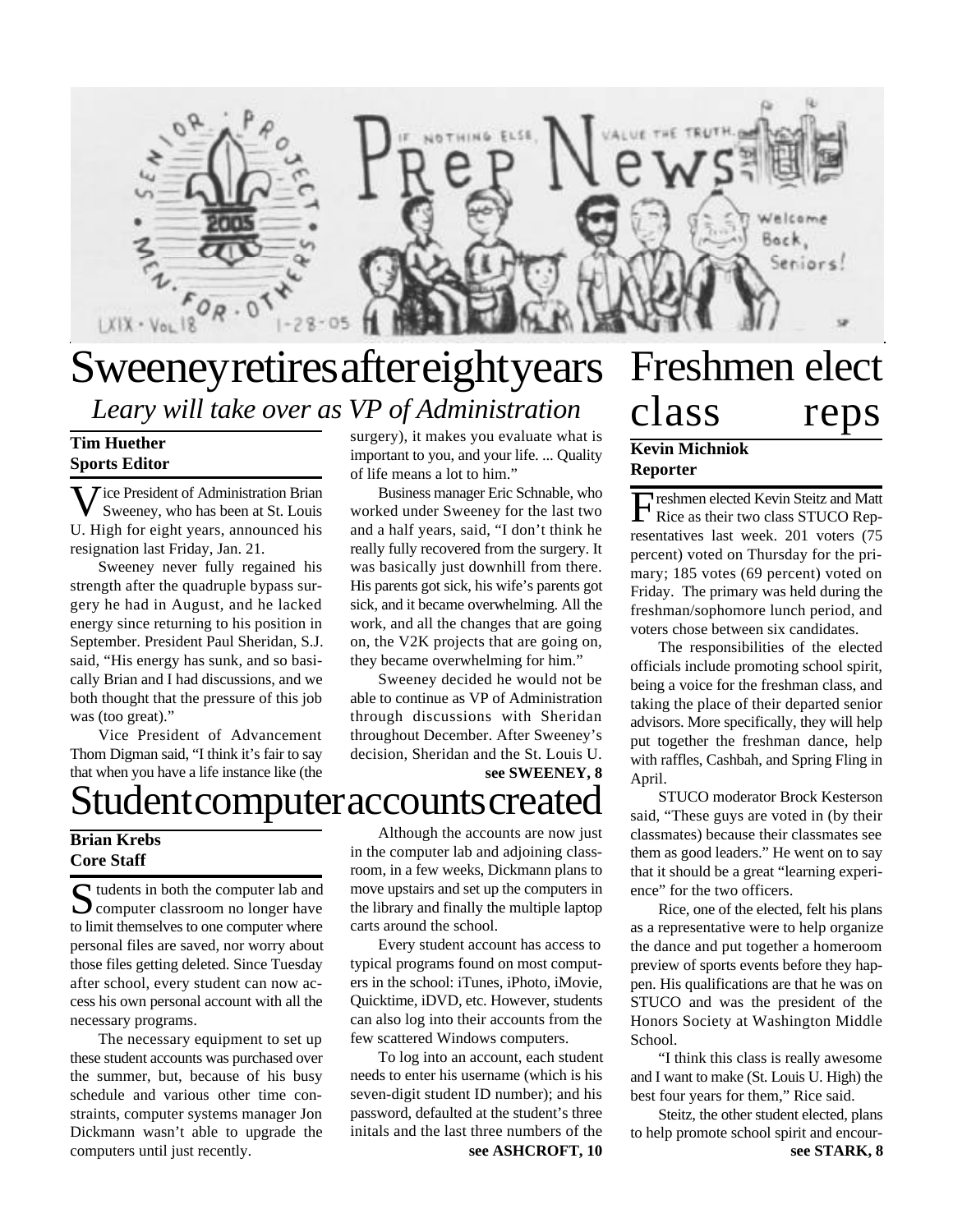# 2 **News** January 28, 2005

# Pro-Life club travels to D.C. for protest

### **Tom Vordtriede Reporter**

Sixteen Junior Bills left St. Louis on<br>Sunday, Jan. 23 to protest Roe v. Sunday, Jan. 23 to protest *Roe v. Wade*, the 1973 Supreme Court decision that legalized abortion in the United States. The group of David Auffenberg, James Burke, Connor Cole, Charles Diehl, Dan Finucane, Peter Herman, Michael Hill, Brian Kurtz, Greg Mantych, Matt Meiners, John Merkely, Alex Mueckl, Andrew Tayon, Tom Vordtriede, Joe Wotawa, and Mark Zinn traveled by plane to the nation's capital under the direction of chaperones Jesuit scholastic John Brown, S.J. and theology teacher Tim Chik.

The 32nd anniversary of the ruling was actually on Saturday, Jan. 22, but the March for Life was pushed back to Monday, Jan. 24 so that the march would take place while the Supreme Court was in session. People came from all walks of life and every corner of the country. There were families, single people with friends, parents, elderly people, children, and of course, teenagers. At every glance, a group of teenagers could be found—whether they were in grade school, high school, or college. Some of the Jr. Bills chatted with students from SLU, Rockhurst, Creighton, and other universities while waiting for the march to get underway.

Despite the cold weather, and the snow that caused airport delays that weekend, the marchers came—they came just the same. There was an electric sense of companionship throughout the entire crowd as the rallies finished and the march began.

The walk to the Supreme Court began with a lot of energy. After some intitial chanting tapered off, there arose a new feeling—one of prayer, peace, and patriotism. There were many people along the way praying the rosary in unison, and at one spot, a trumpet player played "God Bless America" as the marchers around him sang.

As the sixteen Junior Bills marched over Capitol Hill, they turned around and viewed a spectacular sight. There were demonstrators behind them as far as they could see from on top of the hill.

Finucane commented, "I was so amazed to see the drastic numbers behind me."

**see ROCK FOR LIFE, 9** Chik added, "You can never tell an accurate number of how many people are

# oldren, McCall recovering

### **Andrew Mueth Core Staff**

Two members of the St. Louis U. High<br>faculty were hospitalized last week wo members of the St. Louis U. High for separate reasons. English teacher Patricia Coldren was brought in for examination after a car accident last Wednesday, Jan. 19, on her way to school. Coldren was out of school for two days and returned on Friday.

Coldren says that the passenger side of her car was broadsided, spreading the force of impact across the side of the car and totalling the vehicle. Coldren was out for two days with "bruises and tenderness," but is now fully recovered.

Director of Diversity Spencer McCall was out of school last Thursday and Friday with intense abdominal pain. Though still awaiting test results, he says that he may have diverticulitis, a disease of the colon. He hopes to have a certain diagnosis by early next week.

The St. Mary's hospital doctors were confused about McCall's diagnosis because he was lacking any symptoms typical of diverticulitis besides abdominal pain. Diverticulitis is a chronic disease, and though the pain will subside after he finishes medication, the disease could recur at any time if he does have it.

Though still in pain, McCall returned to school on Monday. McCall is taking four different medications (one anti-inflammatory medication, one painkiller, and two antibiotics) until he is diagnosed for certain.

# Senior Ryan helps save priest's life **Timo Kim Core Staff**

A lthough senior Kevin Ryan had<br>volunteered to care for children at volunteered to care for children at the Carmelite Child Development Center for Senior Project last Tuesday, he and teacher Jennifer Pearia helped a retired priest who had fallen near the center and was incoherent. The priest is currently in critical condition.

The incident occured at about 4:00 p.m. Tuesday afternoon when Ryan walked outside into the fenced play area connected to the center. While walking around in the play area, he saw the man prostrate on the walkway between the parking lot and a nearby Shop 'n Save. It is unknown exactly how long the man had been lying there, although they think it was between ten and 45 minutes.

"I just happened to be the first one to notice him on the ground," Ryan said. "At first, I could not tell if there was a guy hurt or if there was just somebody lying there, looking up at the clouds. I saw (him) move, so I wasn't too worried at first, but then I saw a hand reach up and he rolled to his side and I started thinking, 'This guy does not look so well.'"

When Ryan and Pearia reached the man, they found that he had fallen, scraped the back of his head, and vomited blood, partially on himself. Although he was conscious, he was not lucid. Ryan then immediately called an ambulance. While they waited for the ambulance to come, Ryan wiped the vomit off the man's face and then directed the ambulance to the man's location.

"It was really amazing how (Ryan) was so quick-thinking," Pearia said. "We didn't know who this man was or what was going on ... but Kevin just hopped the fence (and helped him)."

**see PRIVATE RYAN, 10** Coincidentally, for about a year, Ryan has begun each day with a reading from a prayer book which has a short story accompanying each prayer. That day, the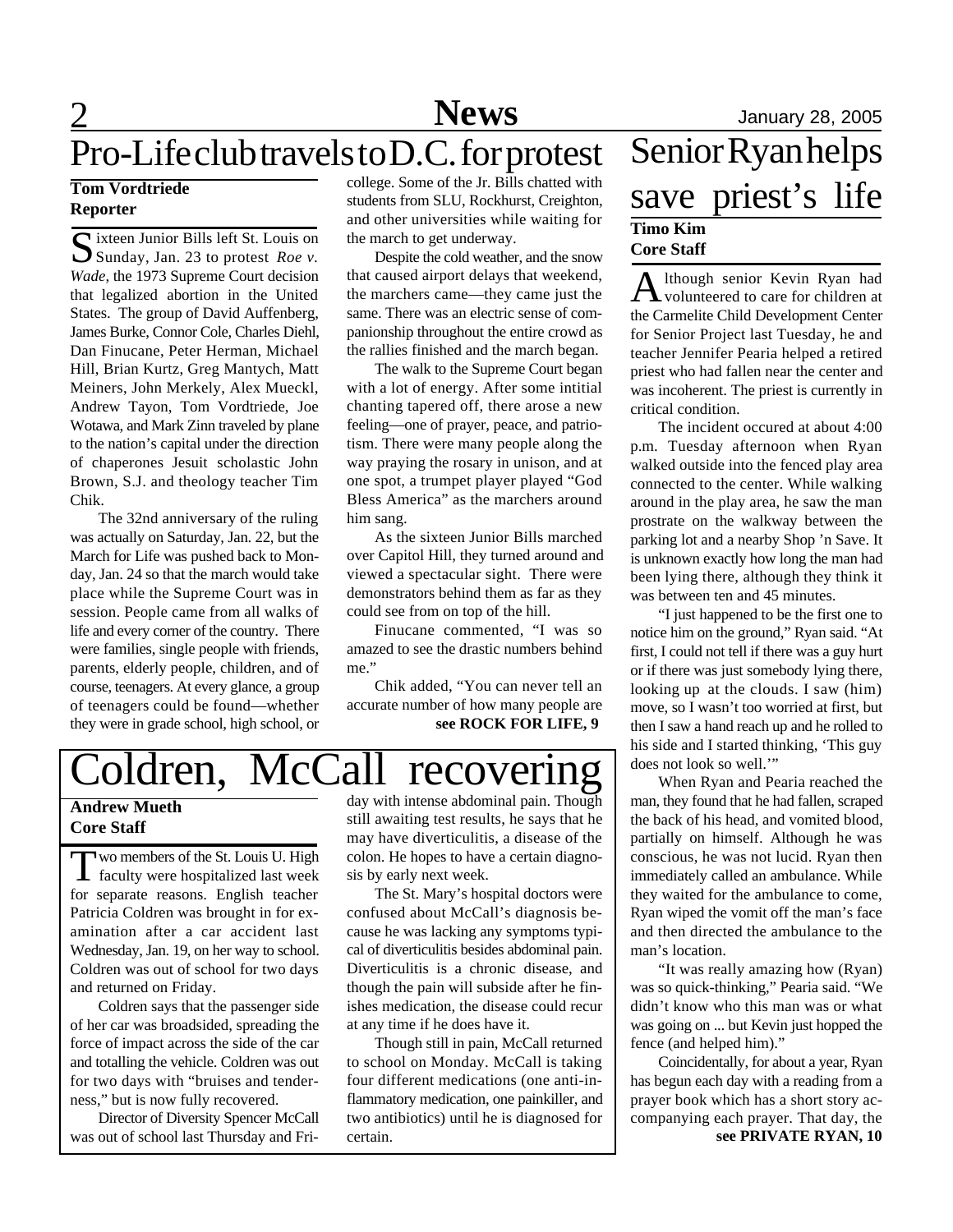# January 28, 2005 **Opinion** 3

# LETTER TO THE EDITOR

# Cole thanks SLUH students for help at Boutique

To the Editors:

I had the pleasure of working with SLUH students at the Mothers Club Holiday House Tour Boutique last month.

I was very pleased to have assistance from at least six young men for the wreath delivery. We set up a gift-wrap production line and they were wonderful, offering assistance to me and carrying packages to cars for Boutique shoppers. Our shoppers were impressed to have the unexpected service available to them.

Thank you to juniors Tony Bell, Geoff Miller, Dan Stewart, Patrick Zelaya, Matt Ludwig and Mike Eilers! I hope I haven't forgotten anyone. When asked if they volunteered for this project, the said Mr. Hannick came into their math class, asked for workers and they were all happy to help out.

At the end of the evening, Stephanie Hof and I also benefited from the generous help of Dave Goettelmann. He went above and beyond the call of duty, providing extra assistance to help us close the Boutique.

Again, it was a pleasure working with these young men, volunteering their time on a Sunday afternoon. They are excellent representatives of St. Louis U. High.

Sincerely, Abby Cole

# Child Life Services thanks SLUH for donation

*Editors' Note: Student Council raised \$575 in donations from the December 21 Talent Show. With that money, STUCO purchased toys and delivered them to Children's Hospital on December 22.*

Dear SLUH students,

On behalf of St. Louis Children's Hospital and the staff of Child Life Services, I would like to say, "Thank you" for your special contribution. Your donation was included in our gift bags and given to the patients during the holiday season. The children and their families are pleased to know others are thinking of them and everyone is truly appreciative of your kindness.

It is donations from thoughtful people like you that continue to help Child Life Services in our mission of "*doing what is right for kids*." Thank you again for thinking of our children.

Sincerely, Jill Malan, Manager Child Life Services

# **Special** *Sisyphus* **Preview**

Rain Tom Gezella

The droplets formed runnels on concrete In the first moments, Swaying up and down the narrow streets Like uniformed children playing tag. Looking out through pitter-pattered panes of glass, I watched small drops play patty cake With the leaves of flowers and trees. Cloud drips enlightened by a long descent knew To fall near the roots of trees So they could climb once more to the sky, Giving life along the way. Others lay, fat and lazy, on car roofs or Patio furniture, waiting for the sun to come Carry them to their pillowy beds. Glassy spheres danced on the brims of hats Or hid in the hair of heads uncovered; No drops escaped their descent wholly But tapped each brick, each window, Each upturned face Of children welcoming the water As it danced across their cheeks.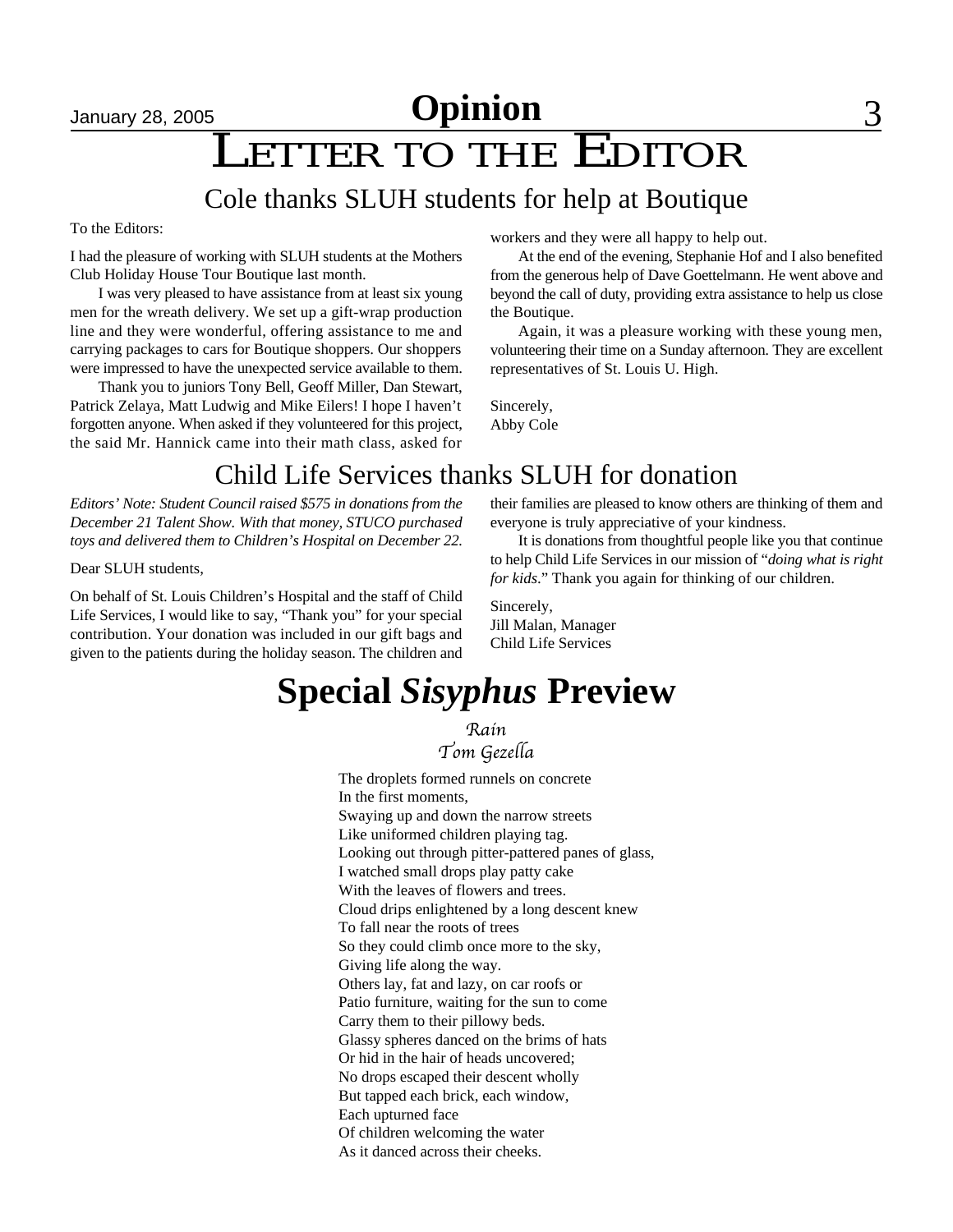# **Reporter**

In ancient Greek lore, Sisyphus continually rolls a boulder up a steep hill, only to see it roll back down the hill just n ancient Greek lore, Sisyphus continually rolls a boulder up a steep hill, before reaching the summit.

With this same dogged determination, the editors of *Sisyphus* present another edition of St. Louis U. High's literary magazine. The magazine will be sold beginning next Monday during Activity Period and both lunch periods outside the cafeteria. Each magazine costs 25 cents.

Over the past month the editors—

seniors Paul B a r k e r , M i k e G r a n g e r and Alex Sciuto, juniors Tony Bell, Tony Bertucci, Ben Farley and Kyle Kloster, and sophomore J o e Milner have pored over about 100 manuscripts of poetry and prose. The selection process was sometimes



**Junior David Rhoads' drawing of Ray Charles is one of many drawings in the winter issue of** *Sisyphus***.**

brutal, and editors had to reject many well-written pieces of literature. The final product includes twenty-nine poems and short stories, along with many pieces of art.

The cover, designed by art editors Barker and junior Joel Westwood, is a continuous line drawing of a man writing on a piece of paper.

"The intent was to have a dreamy feel," said Westwood.

There are fewer drawings in this issue than normal, but it does contain many

good photographs. Senior James Lang and junior David Rhoads submitted particularly good artwork.

The Winter '05 issue contains "many strong poems and several good stories," according to moderator Rich Moran. These works of interest include Barker's "Walking Spies," and Joe Milner's "To My Love, by a Maldivan Fisherman." Moran also pointed out that senior Tom Gezella's poems are "remarkable."

Submissions by teachers include ASC English teacher Sean O'Neil's witty "To Athena" and English teacher William George's "The Currency of Desperation."

DRAWING BY DAVID RHOADS

Also, senior Luke Dang submitted his "Dang Anthology" (a phrase coined by M i k e Granger), a collection of six of his poems.

 Over the past several years, the size of the magazine has increased signific a n t l y with its

great quality of submitted work. However, this added material led to several computer problems and a week of frustration for the staff. Luckily, layout editor Tim Huether supplied his computer wizardry and eliminated the problems.

Over 400 copies will be printed, and the magazine always sells out, so buy your copy early. The staff is also looking for new talent to write and draw for the Spring '05 issue, which quickly approaches.

# Ben Farley good photographs. Senior James Lang<br>Reporter and junior David Rhoads submitted par-<br>Reporter

### **Tim Malecek Reporter**

The counseling department launched<br>its own website recently in an effort he counseling department launched to cut down on the expense of paper and mailing. Counseling department chairman Ken McKenna explained, "(The cost of paper and mailings) is certainly in the hundreds of dollars."

The website was launched earlier this week. The counseling department enlisted the help of junior Shane Mulligan to set up the site. McKenna had planned to finish the website by the end of the first quarter, but the date was pushed back.

The website contains useful information for juniors, including a list of visiting college representatives, scholarships, financial aid, and e-mail addresses for all the counselers.

In addition, the counseling department will cease to mail the *Guideline*, its quarterly newsletter.

McKenna said that "most of what we put in the *Guideline* we accomplished through other mailings." McKenna explained that most of the information in the *Guideline* had started to become static, with only minor changes each year.

The *Guideline* has instead been broken up by class year and placed on the website, where students will be able to view any quarter's issue. McKenna hopes that having the *Guideline* on the internet will encourage students to go to the website. However, his primary concern is that students will not visit the site and may miss important dates and information.

McKenna has great hopes for the ongoing effect of the website. McKenna said, "Now that we have a website, we really encourage everyone to visit the website. It can be very powerful."

The counseling department's website is www.sluh.org/counseling. It can also be accessed using the "Jump To" window from sluh.org.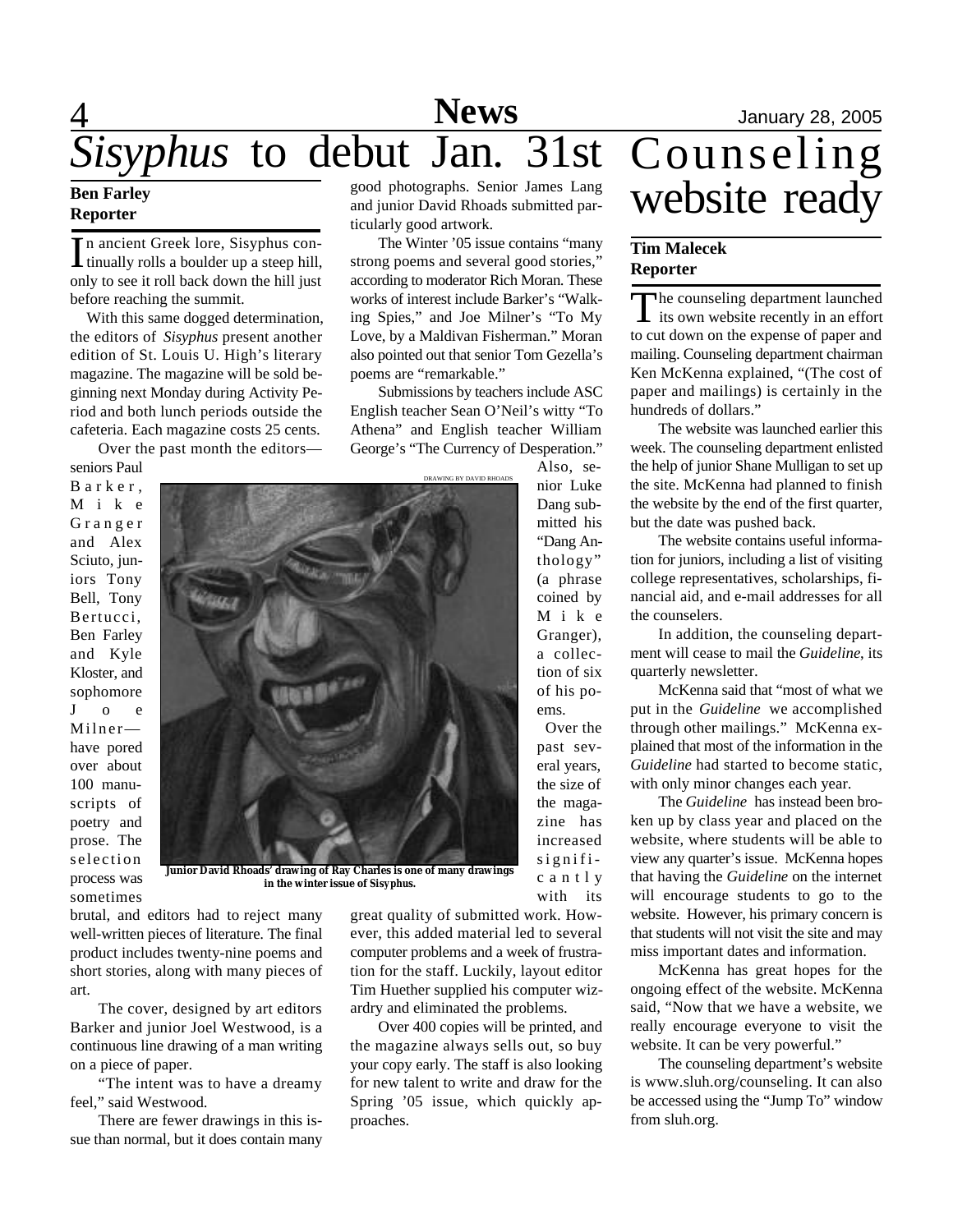# **Sports**

# January 28, 2005 **Sports** 5 Singletbills slip past DeSmet,

### **Jesse Zacher Reporter**

The varsity wrestling squad made a<br>good showing in the Eric Lewis Invihe varsity wrestling squad made a tational Tournament, their fourth tournament in as many weeks.

The two-day tournament at MICDS began with two rounds of wrestling Friday night. The Jr. Bills won nine matches and lost ten in the first two rounds.

In an odd turn of events, several rounds were omitted from the tournament when the Ladue area and MICDS campus experienced a power outage on Saturday. Those wrestlers knocked out before the quarterfinals lost their double-elimination chance because of a press for daylight as the rest of the tournament continued with matches in the dark, lit only by what light filtered through the windows.

Senior Andrew Poulin (119 lbs.) wrestled in his first match against Stephen Kessel of Westminster Academy, pinning Kessel exactly one minute in. Poulin won three more matches on the weekend, but lost to Justin Kliethermes of Fort Zumwalt North in his third place match and took the fourth place medal.

Senior Ronnie Gentile (125 lbs.) stepped up and had his best tournament so far this year. Gentile outmuscled the strong Donnie Bonds of Riverview Gardens. Gentile wrestled smartly and competitively, avoiding being turned to his back once and quickly escaping each of the four times he was on bottom. Gentile notched a clutch takedown to tie the match in the third and was awarded a penalty point to go on top for the win, 7-6.

Gentile finished fourth in the tournament with a record of 4-2. He lost only to Pat Mills of Hazelwood West in both his second round match and his third place match.

Jon Holden (140 lbs.) won his first two matches as well as his fifth place match, but lost two in between to end with a record of 3-2 for the weekend. Holden easily defeated Caleb Yarborough of McCluer North by a devastating score of 13-0 to take fifth place. Devin Austermann (152 lbs.) also took fifth at his weight with a record of 3-2. He pinned two opponents

in his preliminary matches and defeated Jason Muller of Timberland by a score of 4-0 in their fifth place match.

Eric Gass (189 lbs.) ended the weekend with a 2-2 record but took one of those two losses in his third place match against Javon Watson of Riverview.

As usual, Dave Caldwell (275 lbs.) only wrestled a few matches on the weekend. However, the weekend for him was unusual in that he lost only his second match of the season. Caldwell went against Ronnell Simpson of Hazelwood West, and the giants fought ruthlessly for six minutes, but neither of the two could stumble the other into a takedown. Caldwell was down 2-1 in the third after a reversal in the second by Simpson. However, Caldwell deliberately got to his feet and out of the grasp of Simpson for the escape while both wrestlers were nearly out of bounds, tying the match at two.

**see BLACKOUT, 7** The second overtime period saw Simpson on bottom, where he barely escaped Caldwell for the winning point. Caldwell suffered only his second loss of

# $drop$  one to Vianney, 56-52

### **Henry Samson Reporter**

L ast Friday, the St. Louis U. High<br>Basketbills traveled to the outskirts ast Friday, the St. Louis U. High of Kirkwood to do battle with the Vianney Griffins, an important MCC rival. As always, the conference matchup and capacity crowd that comes with every conference game electrified the air. A win was essential for both teams in the MCC race. Unfortunately, though, SLUH fell to a 2-3 conference record—two games behind Vianney—after losing another fourth quarter thriller, 56-52.

SLUH started off with a strong first quarter. Good penetration and ball movement allowed the Jr. Bills to go on top of the equally aggressive Griffins, 12-11. SLUH fed on this momentum in the beginning of the second quarter, but just after a 7-2 run pulled the Jr. Bills ahead by five points, a series of unfortunate events happened, as Lemony Snickett would say.

A Vianney forward slammed the ball into a wall, sparking a technical foul. SLUH missed both free throws, and the Vianney crowd started to get crazy. Consequently Vianney came back with renewed energy and SLUH all of a sudden went cold. Vianney's 14-2 run put the Griffins on top 28-21 at halftime.

Much of the third and fourth quarters were marked by back and forth basketball. Things started cooling down until a freak accident occured during a timeout. One of Vianney's cheerleaders was swinging around a stick that, according to athletic director Dick Wehner, "had a loose cap that flew off into the SLUH crowd." Needless to say, tempers flared, but nothing became of the incident, which Wehner called "completely unintentional."

Senior Dave Goettelmann brought the Jr. Bills back to within one after dropping an NBA-range three, but there was little the Jr. Bills could do to counteract

their foul trouble, which cursed them late in the game. A total of 22 fouls sent SLUH deep within the double bonus, and Vianney sunk their free throws down the final stretch. The final score was 56-52.

Senior Dan Henry remarked, "We have got to stop losing these close games. They're killing us."

After licking the wounds of defeat, the Jr. Billikens welcomed St. Mary's Dragons to Oakland Ave. on Saturday night. Unlike the previous night's action, this was not a close shave. The Jr. Bills came out and pounced on the unsuspecting Dragons in the first half. Their fast style of play and stalwart defense gave the Bills a 34-19 lead at halftime.

**see 2-1 AND 2-3, 6** At this time the newest member of the varsity team should be introduced. Sophomore Gino McNeal, who was called up from the B team at the beginning of the new year, saw a wealth of playing time.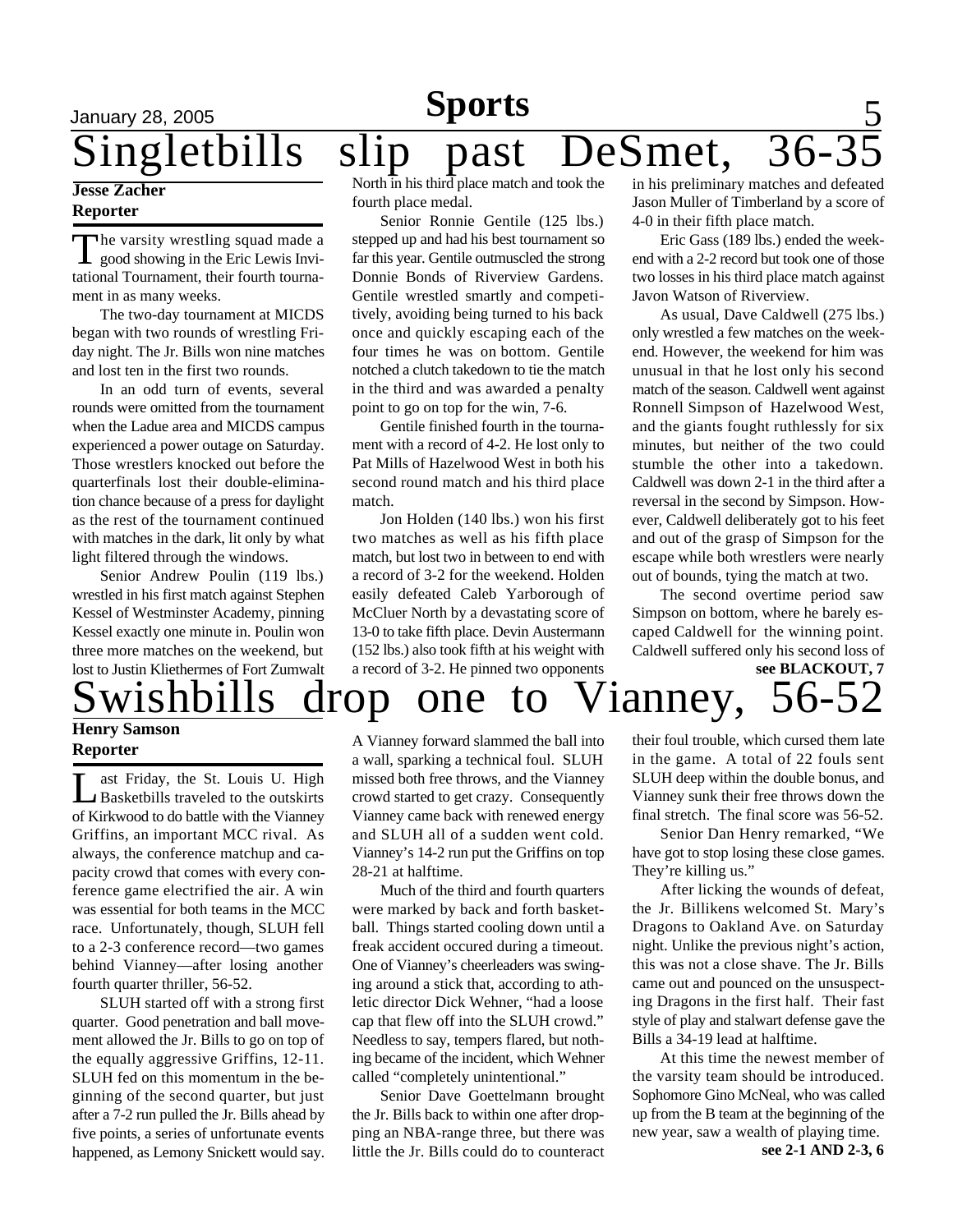### **6** 1anuary 28, 2005 **Sports**

# Chlorinebills fall to Chaminade,

### **Kevin O'Neill Reporter**

The St. Louis U. High swimming and<br>diving team visited the Chaminade he St. Louis U. High swimming and Red Devils on Monday for a dual meet. Chaminade, a perennial state swimming contender, again has a strong team, having finished third in the Marquette Relays. The Chaminade squad indeed proved to be a challenge, defeating the Speedobills by a score of 94-92.

The lead changed multiple times throughout the course of the meet. Junior Wes Going swam a very competitive meet, placing second in the 100-yard butterfly and first in the 100-yard backstroke with a time of 56.09. Senior Tim Szewczyk and sophomore Brendan Mehan completed the sweep in the 100 yard backstroke, placing second and third, respectively.

Other first place finishers included senior Adam Trafton, who won both the 200-yard freestyle and the 100-yard

freestyle. Freshman David Miller finished first in the 500-yard freestyle, completing the race in 5:07.62.

Finally, the 400-yard freestyle relay team beat the Chaminade relay team in the last event of the competition. However, the Speedobills still lost by a two point margin.

The diving team also performed well at the Chaminade dual meet, but without sophomore diver Jim Heafner, they could not place as high as they had hoped. Heafner is currently sidelined with a stress fracture on the fourth lumbar vertebra.

"I won't be diving any more this year," said Heafner, commenting on his absence from the diving board.

Even without Heafner, the Pikebills still have a strong group of skilled divers who can compete with anyone. Junior Zach Bernsden placed second in the diving competition, while fellow junior Nick Ruemker and freshman Patrick Probst finished in fifth and sixth place, respectively.

Although they lost to Chaminade, the Speedobills were satisfied with their ef-



**Junior Devin Austermann (152 lbs.) attempts to pin his opponent, Pattonville wrestler Jake Sloan, last night at SLUH. Austermann went on to defeat Sloan by major decision, 17-3. SLUH received pins from seniors Ronnie Gentile (125 lbs.), Dave Franklin (215 lbs.), and Andrew Poulin (119 lbs.), and junior Jon Holden (140 lbs.) Gentile had an especially impressive match, pinning Pattonville Pirate Jay Qandah only 1:11 into his match. SLUH's JV team also achieved a decisive win, defeating the Pirates 56-34.**

fort. Both teams raced hard, but at the end of the meet, the Chaminade Red Devils refused to shake the awaiting line of Speedobill hands. With this memory in their minds, the Speedobills return to practice, motivated to work hard and defeat Chaminade in state competition.

The Jr. Bills swim again in a tri-meet with MICDS and Parkway South at the Rec Plex tomorrow at 7 p.m.

## 2-1 AND 2-3  $(from 5)$

According to manager Max Magee, "Gino seems to be getting more comfortable with the team as the games go by, physically and socially."

 Third quarter action was much like the first half as SLUH exercised complete control of the game. With a 22-point lead at the beginning of the fourth quarter, head coach John Ross unloaded the bench for much of the remainder of the game. SLUH held the twenty-point lead until the final horn blew and defeated the Dragons by a score of 64-43.

 On Tuesday, SLUH faced off against the Ladue Rams, their third contest in 5 days. The game against the 7-7 Rams proved to be another Jr. Bills romp. Strength on the offensive boards, coolness in the heat of the game, and quick responses to pressure propelled the Jr. Bills to victory.

 Like the St. Mary's game, SLUH controlled most of the game until the third quarter. Ladue gained momentum after a guard got a technical for shoving senior John Warner as Warner tried to help him up. But the Jr. Bills responded with a 16- 0 run after Ladue brought the score to within two points, and went on to win with the identical score as St. Mary's game, 64-43.

 Game time is tonight, basketball fans. Jeff City has traveled the Missouri highways and has stopped at the halls of the Backer for a weekend matchup.

 "They are fast and strong," said junior Pete Cooney. "They also shoot a lot of threes." It should be an exciting evening.

 Come to see who lives by the bomb, and who dies by the bomb. Tipoff is at 7.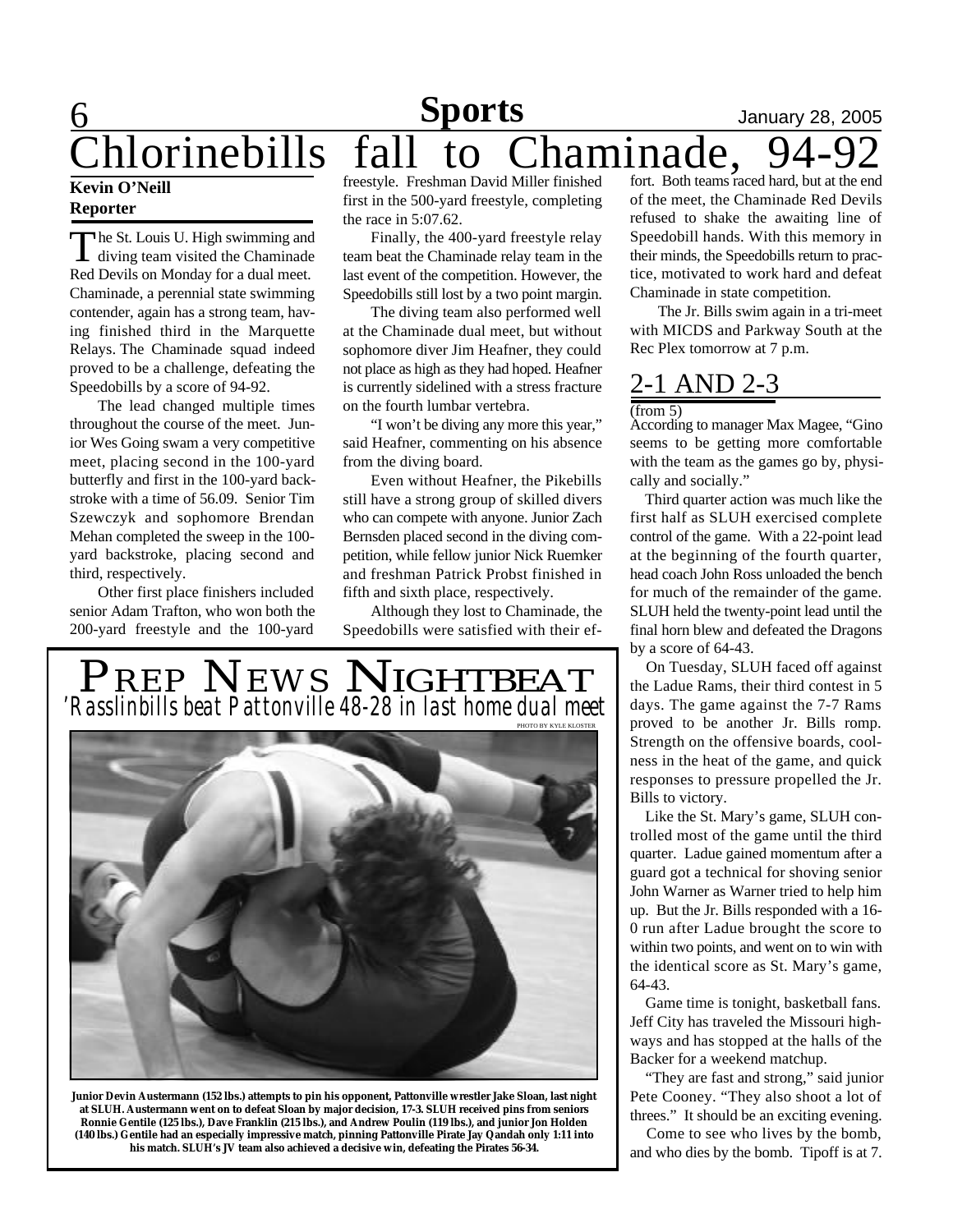# **BLACKOUT**

#### (from 5)

the season to the same man who gave him his first one back in December and took second place in the tournament.

The team had to shake off the so-so performance of the weekend to wrestle at home on Senior Night against DeSmet on Tuesday. The dual was rough and came down to the wire, although SLUH came out on top with a score of 35-34.

The meet started at 171 lbs., where senior Tom Gezella had a bye to put the Jr. Bills on top 6-0. Gass wrestled the formerly injured Billy Hinds and wrestled well. Gass worked hard and remained on top for nearly the entire match. He turned Hinds to his back twice for two points each time, but could not keep him there for the pin.

Hinds started what would be a series of Spartan penalties with an illegal move, followed by an argument with the referee over the call. Gass kept that aside and got one last takedown to win his match 13-4.

David Franklin (215 lbs.) went out

with the aggressiveness of a lightweight in his match against Shaun Hoppe and quickly took him down. Franklin turned Hoppe to his back towards the end of the first period and barely missed the two

count before the buzzer sounded, ending up 5-0. It only took Franklin forty seconds to put Hoppe back on the mat in the second period, and this time, Hoppe was not

saved by the bell as Franklin got the pin. Franklin's pin, followed by Caldwell's open, put SLUH up 22-0. However, SLUH saw losses in its

next five consecutive matches to fall down 28-22.

Mike Doherty (135 lbs.) stopped the streak of losses with an 18-7 major decision over Tony Lucchesi, who was penalized several times for stalling the match out of sheer stubbornness. Fortunately, Doherty was on top enough that those points only added to his lead.

Jon Holden (140 lbs.) dominated in his match against Page Hereford with

**PNNIGHTBEAT PART II** *SLUH swims circles around CBC, 102-84*



**Senior Eric Appelbaum (above) swims the backstroke leg of the 200-yard IM race yesterday in a dual meet against CBC at Forest Park Community College. In the final home meet of the season, the St. Louis U. High swimming and diving team defeated the CBC Cadets, 102-84. All 68 swimmers were able to participate in the meet as there were numerous exhibition heats. Junior Wes Going, senior Tim Szewczyk, and sophomore Brendan Mehan finished first, second, and third, respectively in the 100-yard backstroke, allowing the Speedobills to go ahead of the Cadets in the final events of the meet.**

three near pins in the first period to put him up 10-0 going into the second. Holden started on top in the second and didn't look back as he pinned Hereford at 3:30, putting the Jr. Bills back in the lead 32-28.

The video of Tim Metcalf's match at 145 lbs. against Steve Layton could be used to instruct reversals, as all the points scored by either wrestler were from reversals. Metcalf and Layton scrambled for control but never turned each other over. Metcalf did not cut Layton in the third and Layton scored the reversal. Layton scored a buzzer-beating reversal in the final period to win 8-6.

The final win for the Jr. Bills came from Devin Austermann (152 lbs.) in his match against Matt Skarkin. Austermann entered the third period up only 4-2, quickly escaped, was then taken down, escaped again, and sealed the match shut with a final takedown to end up on top, 8- 4, which put SLUH on top 35-31.

Shaun Whalen (160 lbs.) wrestled Sean Dietz but only barely fell short by a score of 10-6. SLUH escaped on top of this meet by only one point.

# *THIS WEEK IN* PREP NEWS *HISTORY....*

### **MONDAY, JANUARY 24, 1944**

**The Smoker Swain** of the week is popular Larry Neaf....he draws a huge crowd (composed of Larry and your editor) as he rolls his own cigarettes....Larry has become a wizard at the art, taking only fifteen minutes, many pieces of paper, and enough tobacco to put Lucky Strike out of business in rolling one puff.

# **GET TO KNOW YOUR...**

Sequestered in closets alone with his bags of Funyuns and essays and lit'rary mags purveyor of puns devourer of sons with garnish of softspoken pointers and gags ....He is *Prep News* advisor Frank Kovarik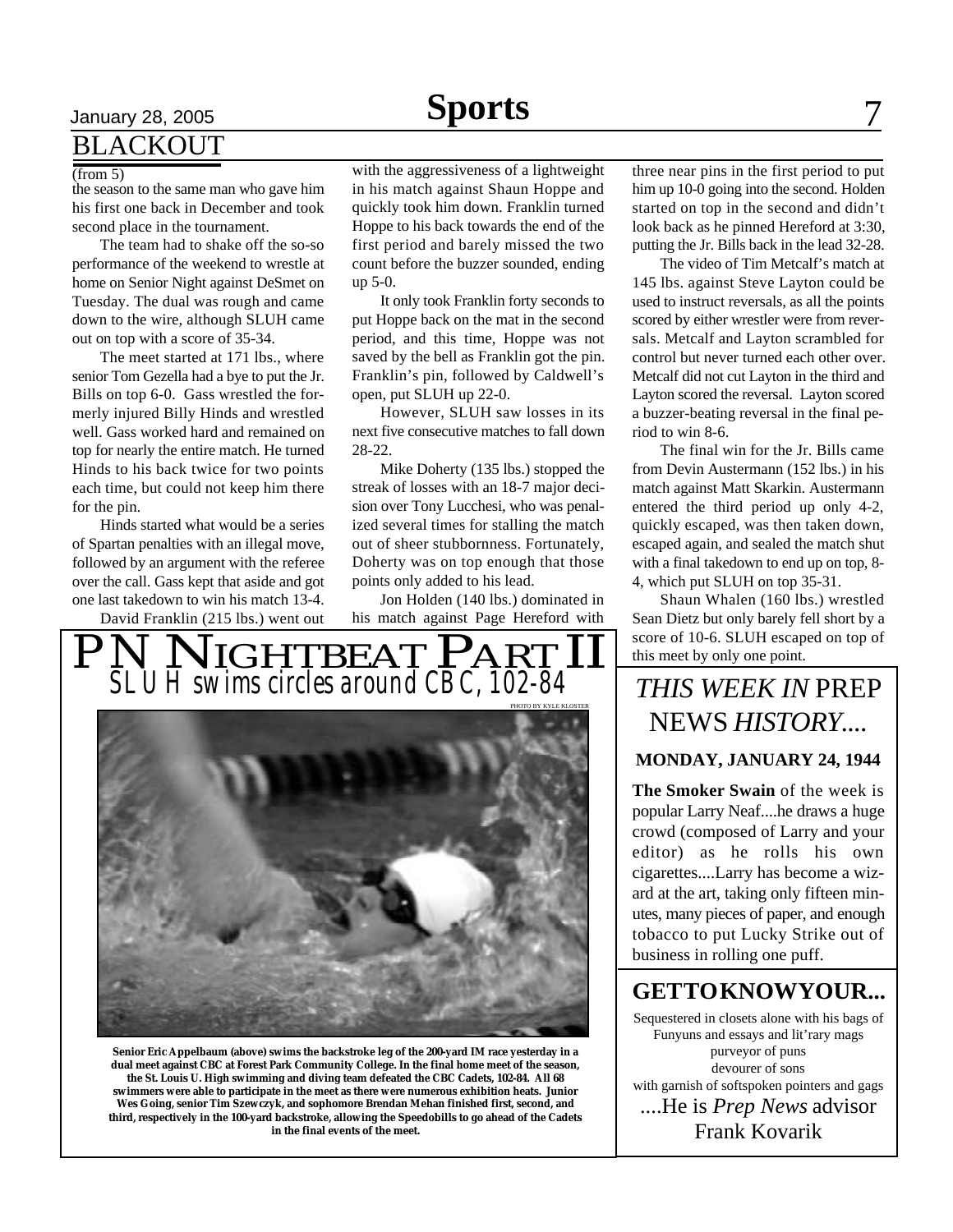# 8 **News** January 28, 2005 SWEENEY

High board members immediately began looking for a replacement in what Sheridan called a "quiet search, not a public search." They contacted D. Michael Leary, a retired partner with Deloitte-Touche, an international accounting firm, in mid December. After meetings with Leary and several other candidates, Sheridan and the executive committee of the board agreed on Leary and hired him. Leary's first day was this past Monday.

According to Sheridan, the VP of

Administration deals primarily with the financial outlook of the school. He prepares school budgets, prepares the school for audits, supervises expenditures, researches insurance, and makes financial projections. The VP of Administration also oversees SLUH's investments, and, with the consent of the investment committee, he acts on his investment suggestions.

According to Sheridan, over his eight years, Sweeney did many things exceptionally well. First, he expanded the financial department from two people to four, making it a more effective and fullfledged department. Secondly, he improved comprehension of the budget by broadening its sub-headings of expenditures, which help the reader better understand where all the money is being spent.

Sweeney's expertise in insurance saved both SLUH and teachers at the school a great amount of money. Sweeney also was involved with the acquisition of

# STARK

age students to get involved with many activities. He also said, "I'll be open to talk to anyone who needs help or if any problems occur."

His qualifications include his role as captain of the soccer team at SLUH. He was also on STUCO and wrote for the newspaper at his grade school.

Said Steitz, "I want to succeed and

(from 1) property and was involved in urging the city to demolish irreparable property in the area, paving the way to easier and less hazardous expansion.

> On working with Sweeney, Sheridan commented, "He's been a team player in terms of the staff on this floor. He had a nice personality, very approachable, very calm."

> Digman echoed Sheridan, "He's just an all-around good person. He's somebody that you worked with (well, and he is) just a very good guy."

> > Schnable said, "He's been a great guy, a great boss, a great friend."

Sweeney will continue working at SLUH from time to time as a consultant and will help Leary with the transition into his position.

 In addition to being a partner at Deloitte-Touche, Leary was the Chief Financial Officer of the Sales Audit Corporation, and has

been the Director of Boys' Hope/Girls' Hope of St. Louis. Leary has also been an advisor on the audit committee of the Archdiocese of St. Louis.

Digman elaborated on Leary's qualifications, "When Mike was also the partner of (Deloitte-Touche), he was the partner in charge of a lot of not-for-profit organization audits and educational institution audits. He's got a broad overview of what our business needs are."

Leary had many reasons for accepting the job: "I spent thirty years in public accounting and retired and have been doing financial-type consulting since then. Plus (I have) a real genuine love for the

(from 1) do my best at every task."

Mike Saettele, who voted for Rice, said, "I voted for Matt Rice because he is a really nice person and a very good leader. He makes really good decisions that will benefit the welfare of the student body."

Jack Pitts, who voted for Steitz, said, "I voted for him because he is a very Jesuits. I went to St. Louis University. My sons are Jesuit-educated, and then, my knowledge of what Paul (Sheridan) does and what his mission is, and how much I admire him" were all big factors in Leary's decision.

As of Wednesday, Leary did not have any plans for changes in the financial department yet, having been on the job only a full two days. "I'm still trying to get to the bottom of all the stacks of stuff on my desk, find my way around, (and) get the lay of the land. I didn't come with any preconceived notions," he said.

Sheridan said, "(Leary) is very determined. He's more in tune to the corporate world. He's had a lot of experience with corporate accounting. I think he's also a finance man. He loves to strategize. He is also a detail man. He looks at things very carefully, (that's) his personality. He's a hard worker, very committed. He wants the best to happen, and he'll put a lot of energy into making the best happen."

Digman said, "I think people will enjoy being around him. I think he'll bring some professionalism but also some fun along with him."

After two full days on the job, Leary said, "(It's) been great. Everyone has been wonderful and welcomed me aboard. (There is a) super bunch of people here. (I'm) very happy, very pleased."

While Sweeney declined to be interviewed for this article, he did want those at SLUH to know, "I certainly enjoyed my eight years at SLU High and all the wonderful people that I worked with, and I know that they will be served well in the future."

energetic person who has great ideas."

This week, the voting for the freshman homeroom representatives, took place. On Tuesday, the self-nomination occurred in homeroom and nominees spoke on Wednesday. Students elected two representatives, one in charge of social/intramural and the other in charge of service/ pastoral.

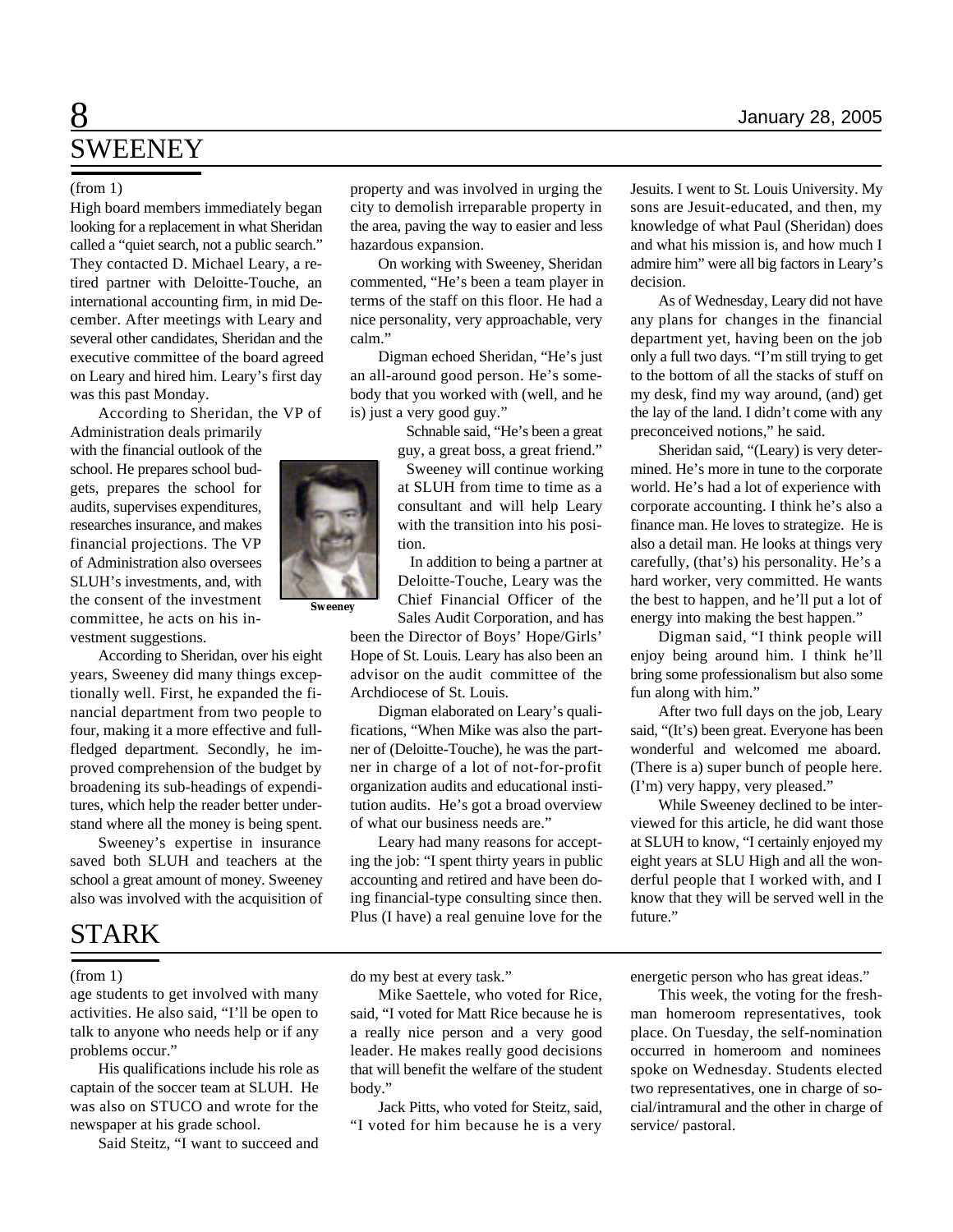In the Museum of U.S. History, which the group visited on the first day, Chik spent most of his time in the Brown v. Board of Education wing. He was very pleased to hear Baltimore Archbishop William H. Keeler's homily at the Youth Mass in the Shrine of the Immaculate

OTO COURTESY OF TIM CHIK

# January 28, 2005 **News** 9 ROCK FOR LIFE

#### (from 2) was everyone else."

there. Newspapers usually say there are thousands or tens of thousands, but in reality it is in the hundred thousands."

As they got to the steps of the Supreme Court, the Jr. Bills reorganized on the right side of the building and said their own rosary.

Wotawa reflected: "The rosary was

definitely my favorite part. The SLUH guys really showed a lot of maturity. It put things in perspective, and we saw how praying is a great way of hopefully getting this overturned."



**the march.**

Chik, who goes on the trip annually, said, "I think it is my civic duty to stand up for the unborn. The Supreme Court is nine people, and they are not necessarily the voice of the people, and the voice of the people needs to speak for those who cannot. I love taking the students to this march every year. They see the diverse group of people—especially the other teenagers, and something just clicks."

Mantych said, "It was really cool to see so many people on the march that believed in the same thing we did. I was comfortable in what I believed, and so

Conception. Keeler connected *Roe v. Wade* to *Plessy v. Ferguson*, in which the Supreme Court ruled separate but equal facilities were constitutional, and said, "Abortion is the civil rights struggle of our day."

> In the end, Chik is optimis-

tic: "I am hopeful *Roe v. Wade* will be overturned. We, the people make a difference by raising a moral objection. *Plessy v. Ferguson* was overturned because of the constant and unwavering protest created by the people. And since January 22, 1973, our country has made great strides, so yes, *Roe v. Wade* can definitely be overturned, and it could be sooner than we think."

The Pro-Life Club wants to extend an invitation for all SLUH students to think about coming on this trip next year; interested students can talk to Mr. Chik or one of the participants from this year's trip.

# **Chinese New Year Celebration**

Dr. Tai invites all to celebrate the Chinese New Year at the Wei Hong Seafood Restaurant. The celebration kicks off at noon on Sunday, February 6. Anyone interested must turn in a form and ten dollars to Dr. Tai by February 2. See Dr. Tai for questions, a form, or a menu.

*P* St. Louis' *rep* only weekly *N= ews* school newspaper. *prepnews@sluh.org www.sluh.org/ prep\_news.cfm* "CHILDHOOD MOVIE" CREDITS

Volume LXIX, Issue 18

**Editor in Chief:** Greg "Top Gun" Fox **Sports Editor:** Tim "Ghostbusters" Huether

**Features/Photography Editor:** Alex "Aladdin" Sciuto

**Core Staff:** Sean "Toy Story" Powers, Seth "The Lion King" Clampett, Timo "The Sound of Music" Kim, Kyle "How the Grinch Stole Christmas" Kloster, Brian "The Rescuers" Krebs, Andrew "All Dogs Go to Heaven" Mueth

**Reporters:** Eric "Bedknobs and Broomsticks" Durban, Dan "Lady and the Tramp" Everson, Ben "Mary Poppins" Farley, Tim "James and the Giant Peach" Malecek, Kevin "Beauty and the Beast" Michniok, Kevin "Herbie Rides Again" O'Neill, Andrew "The Sandlot" Schroeder, Tom "Barney Goes Camping" Vortriede, Jesse "Little Mermaid" Zacher

**Advisors:** Mr. Frank "Star Wars" Kovarik, Mr. Sean "Great Muppet Caper" O' Neil

**Moderator:** Mr. Steve "Bambi" Missey **Computer Consultants:** Jon "Tron" Dickmann, Tim "The Land Before Time IX: Cold Stone of Fire" Rittenhouse

The *Prep News* is a publication of St. Louis University High School. Copyright ©2005 St. Louis University High School *Prep News*. No material may be reprinted without the permission of the advisors and editors.

> **Welcome back seniors!**